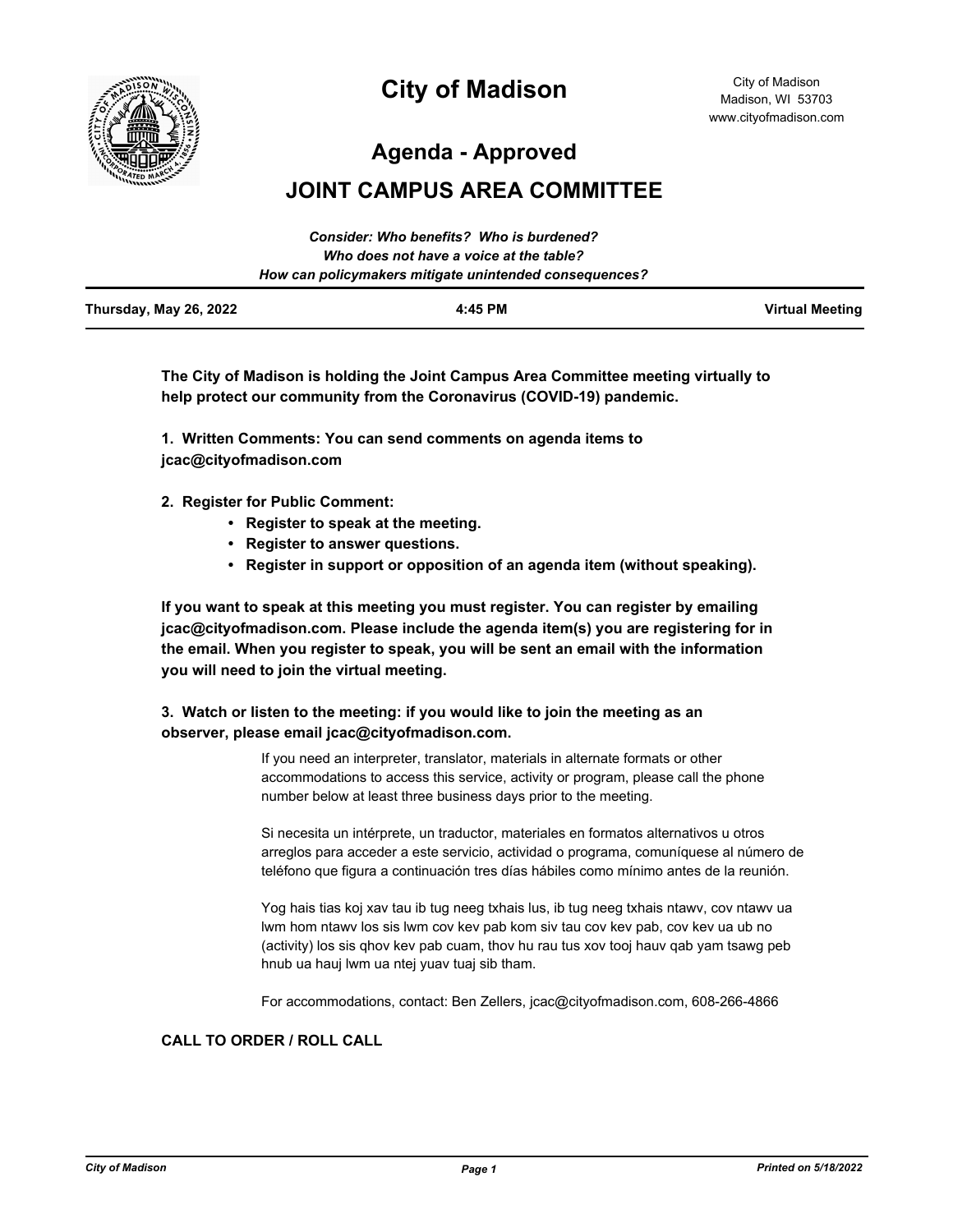#### **APPROVAL OF MINUTES**

March 24, 2022: http://madison.legistar.com/Calendar.aspx

### **DISCLOSURES AND RECUSALS**

Members of the body should make any required disclosures or recusals under the City's Ethics Code.

**1. [62342](http://madison.legistar.com/gateway.aspx?m=l&id=/matter.aspx?key=72968)** Joint Campus Area Committee Public Comment

#### **NEW BUSINESS**

**2. [71087](http://madison.legistar.com/gateway.aspx?m=l&id=/matter.aspx?key=83044)** University Club Advance Plan

# **DISCUSSION ITEMS**

- 3. Gary Brown Retirement & UW FP&M JCAC Appointee
- **4. [51256](http://madison.legistar.com/gateway.aspx?m=l&id=/matter.aspx?key=56981)** University of Wisconsin-Madison Project Updates
	- 2022 Campus Construction Summary (see map attachment)
	- Ag Bulletin Utility Reconstruction
	- Babcock Hall Renovation/Addition
	- Bakke Recreation & Wellbeing Center (Gym/Nat)
	- Camp Randall Memorial Sports Center (SHELL) Renovation
	- Camp Randall Stadium & Field House Renovation (South End Zone)
	- Chemistry Addition & Renovation
	- Computer, Data & Information Sciences (CDIS)
	- Divine Nine Garden Plaza
	- Ed Science/Hort-Moore Utility
	- EHS Site Utility
	- Engineering Drive Utilities
	- Engineering Education/Research Building
	- Highland Avenue Fencing at Shorewood Hills
	- Housing Initiative
	- Innovation District Master Plan East Campus
	- Innovation District Master Plan West Campus
	- Kohl Center Addition
	- Lakeshore Nature Preserve Master Plan
	- Lakeshore Path Limnology Bypass Bridge
	- Lathrop Drive Utilities
	- Levy Hall (L&S Academic Building)
	- Library Mall Feasibility Study
	- Near East Recreation Field
	- Primate Center Chilled Water Extension
	- Sellery Hall Renovation & Addition
	- Sellery Hall Utility Project
	- Vet Med Addition and Renovation
	- Walnut Street Electrical Utility Project
	- WIMR Loading Dock NIH Research Lab Renovation